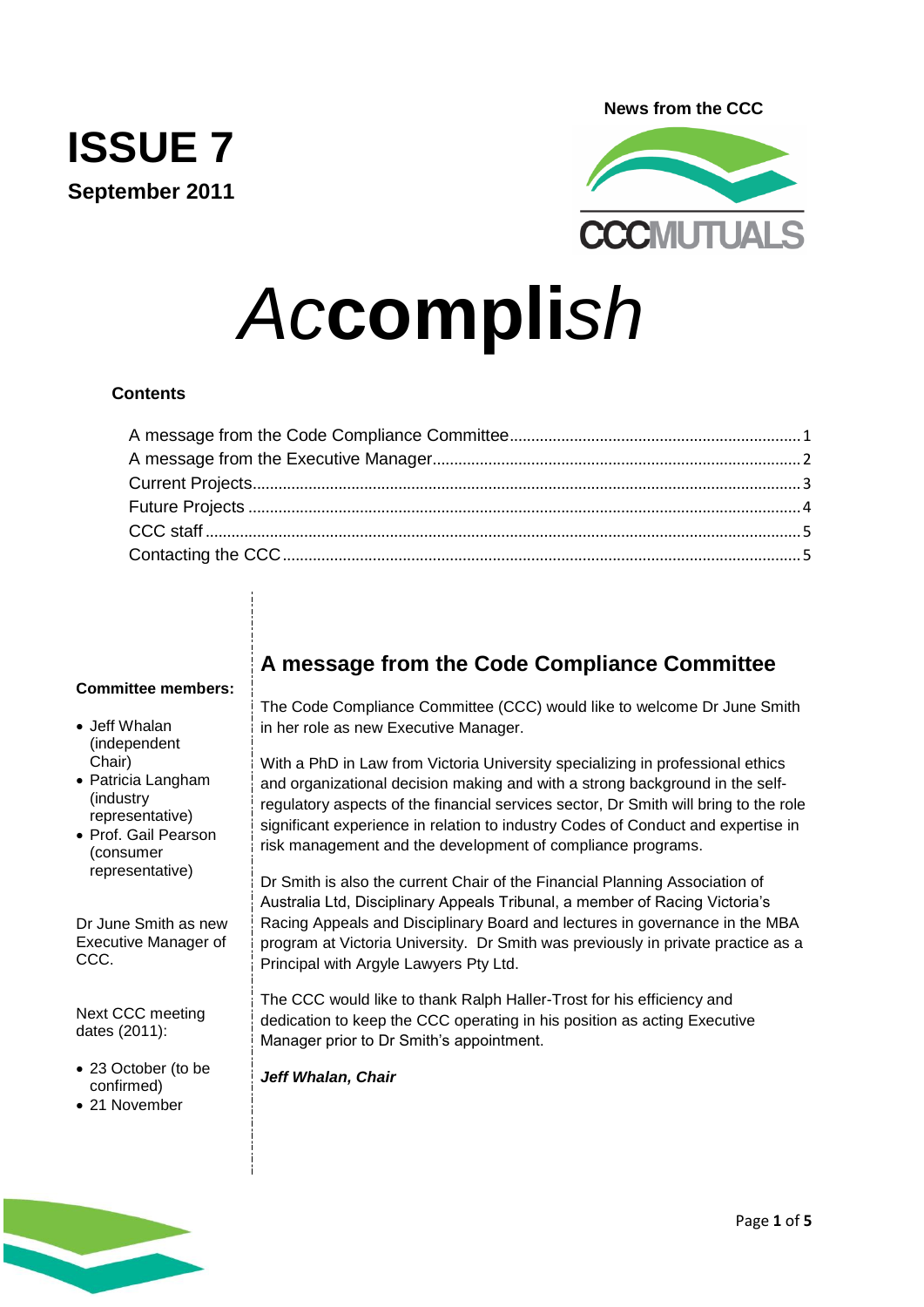<span id="page-1-0"></span>

|                                                                | A message from the Executive Manager                                                                                                                                                                                                                                                                                                                                                                                                                                                           |
|----------------------------------------------------------------|------------------------------------------------------------------------------------------------------------------------------------------------------------------------------------------------------------------------------------------------------------------------------------------------------------------------------------------------------------------------------------------------------------------------------------------------------------------------------------------------|
| <b>Click here to contact</b><br><b>CCC via email</b>           | I am looking forward to working together with the CCC and the dedicated<br>Code team at FOS to ensure that credit unions and mutual building societies<br>that have adopted the Code meet the standards of good industry practice set<br>out in it and to promote the value of the Code with all stakeholders.                                                                                                                                                                                 |
|                                                                | To this end, I welcome your comments or feedback regarding work undertaken<br>by the CCC. Please email me on jsmith@codecompliance.org.au.                                                                                                                                                                                                                                                                                                                                                     |
|                                                                | The CCC's current focus is on the collection and assessment of information<br>received from Code Subscribers as part of the 2011 Annual Compliance<br>Statement (ACS). This year's survey was forwarded to all Code subscribers in<br>mid May 2011.                                                                                                                                                                                                                                            |
| ACS 2011 has been<br>sent out and is due<br>30 September 2011. | The due date for submission of your completed ACS is 30 September 2011.<br>To date about 15% of Code subscribers have returned their completed surveys.<br>I encourage you to complete and return the ACS at an early stage. This will<br>enable the CCC to include all relevant data, subsequent findings and<br>recommendations in this year's Annual Report.                                                                                                                                |
|                                                                | The team has also commenced its program of site visits for the year. The CCC<br>has set a target to visit the operations of 20% of Code subscribers in 2011/2012<br>both in capital cities and regional Australia.                                                                                                                                                                                                                                                                             |
|                                                                | If your organization is selected, you can expect the staff member to discuss<br>your ACS results and provide feedback, verify and check information received<br>from you as part of that process and to ask you about your operations<br>generally.                                                                                                                                                                                                                                            |
|                                                                | This allows us to ensure that Code subscribers are meeting their self reporting<br>obligations under the ACS, provides us with a clearer understanding of how<br>your organization operates and interacts with its members and allows us to<br>bring back and share examples of good industry practice with other<br>stakeholders.                                                                                                                                                             |
|                                                                | I encourage you to use the visit as an opportunity to discuss any queries you<br>may have in relation to Code compliance or about the CCC work program in<br>general. The CCC secretariat has a wealth of experience and expertise which<br>can and should be accessed by Code subscribers as required.                                                                                                                                                                                        |
| New review focuses on<br>Code training.                        | Based on the information received from Code subscribers to date in their ACS<br>returns, an area of concern identified is the adequacy of staff training in relation<br>to Code obligations and requirements. The CCC may undertake a review into<br>Code related training and communication across Code subscribers, to identify,<br>amongst other things, how Code training is delivered, its content, which staff<br>undertake the training and its regularity. See below for more details. |
|                                                                | Dr June Smith, Executive Manager                                                                                                                                                                                                                                                                                                                                                                                                                                                               |

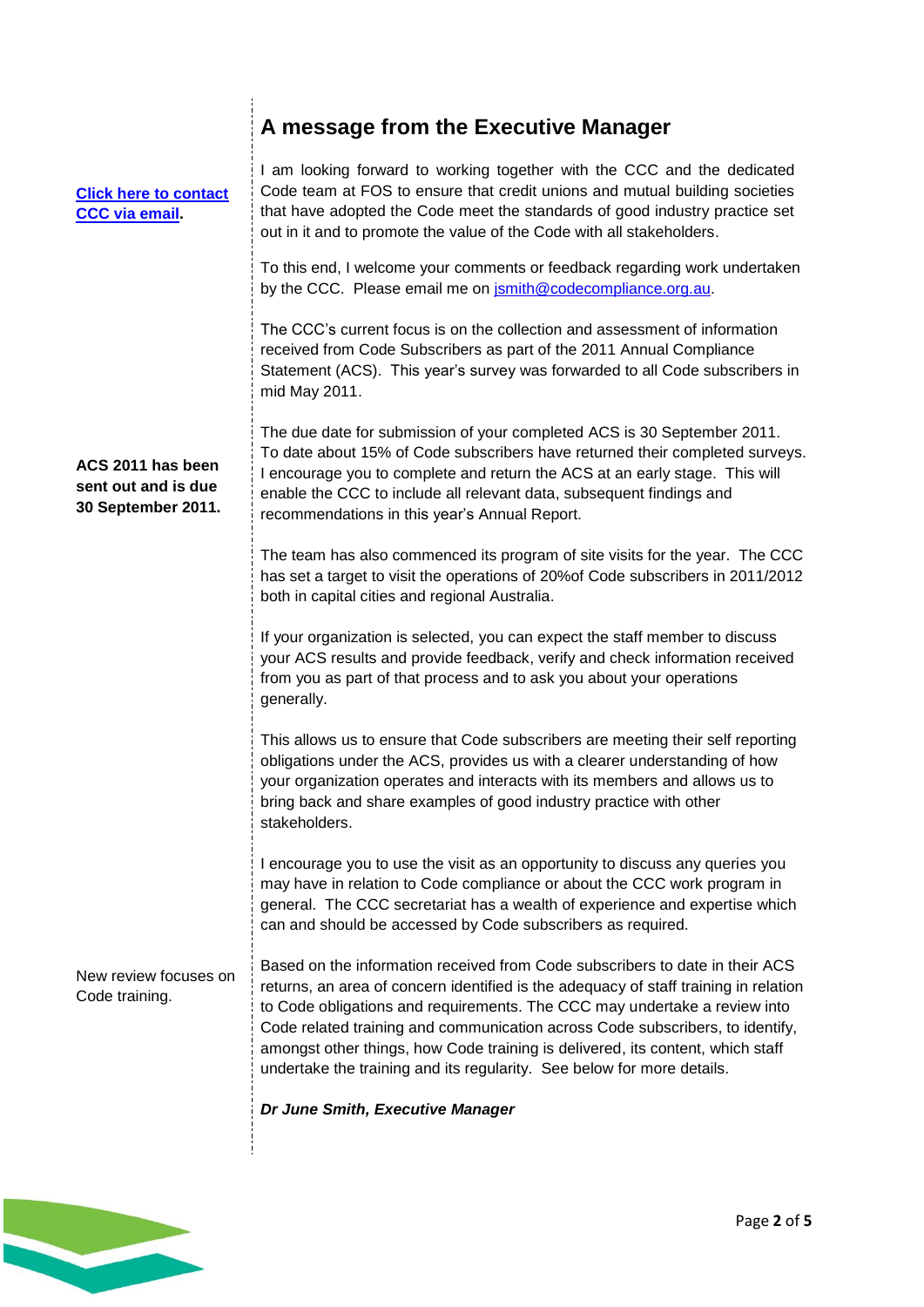# <span id="page-2-0"></span>**Current Projects**

# **The Annual Compliance Statement (ACS) 2011**

## **Current Projects:**

- ACS 2011
- Industry visits
- Compliance with KP5 – Code training
- Compliance with Code part D, section 12.3 - guarantees

The ACS is due on 30 September 2011. Please give this matter your urgent attention and complete and submit your ACS to [info@codecompliance.org.au.](mailto:info@codecompliance.org.au)

If you have not received, have misplaced the original email containing the necessary information, or require assistance to complete the form, please do not hesitate to contact the CCC.

The CCC has received some comments from Mutuals querying why this year's ACS requests confirmation of compliance with each section of the Code. Section 4.4 of the Constitution which sets outs the functions and responsibilities of the CCC, requires the CCC to monitor and report on the compliance of Code Subscribers with all Code obligations. The CCC wants to ensure that all Code subscribers are therefore complying with all aspects of the Code. Future ACS returns may focus on more specific areas of potential risk.

# **Industry visits**

As discussed previously, as part of the ACS program, the Code team continues to visit Mutuals to provide specific feedback on ACS results, amongst other things.

One of the current topics appears to be the diverse views of Mutuals regarding the use of the word 'bank' in their name.

# **Compliance with KP5 – Code training**

This is a proposed review examining Mutuals' compliance with Key Promise five (KP5) of the Code, in particular the section: *'We will make sure our staff and agents or representatives are well trained.'*

The proposed review will focus on how Mutuals train staff on the requirements of the Code. Training of staff in Code matters is important as it ensures that staff is aware of the Code and the benefits, rights and responsibilities of Mutuals towards their members.

Other than the reference to training in KP5 and in Part E.2 of the Code, the issue of training generally is not addressed elsewhere in the Code. By law, staff involved in the distribution of financial products, as defined in the Corporations Act 2001, must receive training consistent with the requirements set out in ASIC Regulatory Guide 146 (RG 146).

Whilst the CCC does not seek to duplicate ASIC's role in monitoring compliance with RG146 in undertaking this review, it does seek to engage in discussions with the Association and Abacus to ensure that all training materials for Mutuals staff, irrespective of subject matter contain relevant references to particular aspects of the Code and that relevant staff undertake full Code training at regular intervals.

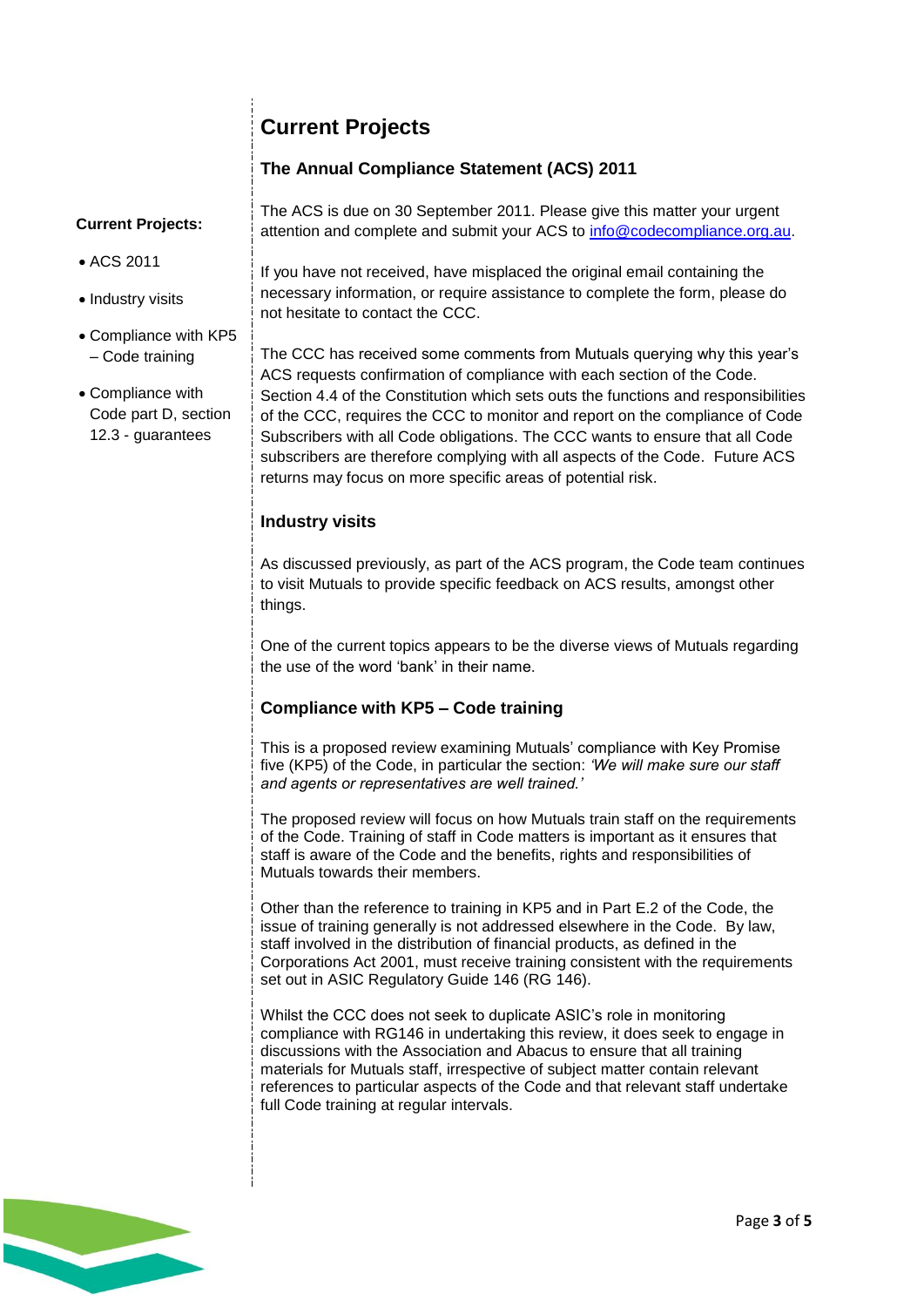# **Compliance with Code part D, section 12.3 - Guarantees**

Following a self reported breach of Clause D 12.3 by a Mutual, the CCC included a review of Mutuals' compliance with the obligations under section D 12 relating to guarantees in the 2011 ACS and undertook an Own Motion Inquiry for the first time. The Inquiry process was a learning process for both the CCC and the relevant Code Subscriber.

The CCC would like to congratulate the Mutual for its professional engagement with the CCC during the Inquiry and its diligent review of, and resulting changes to, internal processes and operations in its rectification of the alleged breach.

The CCC will review the data received from Part lll of the ACS 2011 to determine whether it should undertake a more detailed industry review in this area.

# <span id="page-3-0"></span>**Future Projects**

**In the coming months, the Code Compliance Committee (CCC) will:**

# **In relation to the 2011 ACS:**

#### **Future Projects:**

- Verification process ACS 2011
- Ongoing visits to **Mutuals**
- Review Mutuals' consideration of recommendations issued by CCC
- Compliance review on guarantee requirements of the Code
- Develop ongoing communication plan
- consult with the industry, with particular emphasis on the ACS 2011 review;
- focus on breach management and assessment of breach registers as part of that review;
- address individual concerns with Mutuals as and when they arise through the ACS process; and
- review information received regarding potential Code breaches and/or systemic issues as a result of ACS data received from Code subscribers.

## **In relation to previous CCC recommendations to industry:**

- review the extent to which Mutuals have incorporated the CCC's recommendations regarding visibility and access of Code, IDR and EDR information on their websites;
- review the extent to which Mutuals have considered and implemented the CCC's recommendations regarding incorporation of the Code into the written terms and conditions of those products and facilities to which the Code applies (as required under part B of the Code);
- review the extent to which Mutuals have considered and implemented the CCC's recommendations about stopping direct debit and recurring payment arrangements (as required under part C, section 20. Of the Code); and
- review the extent to which Mutuals comply with the requirements under part D, section 12.3 of the Code – no unlimited liability in guarantees.